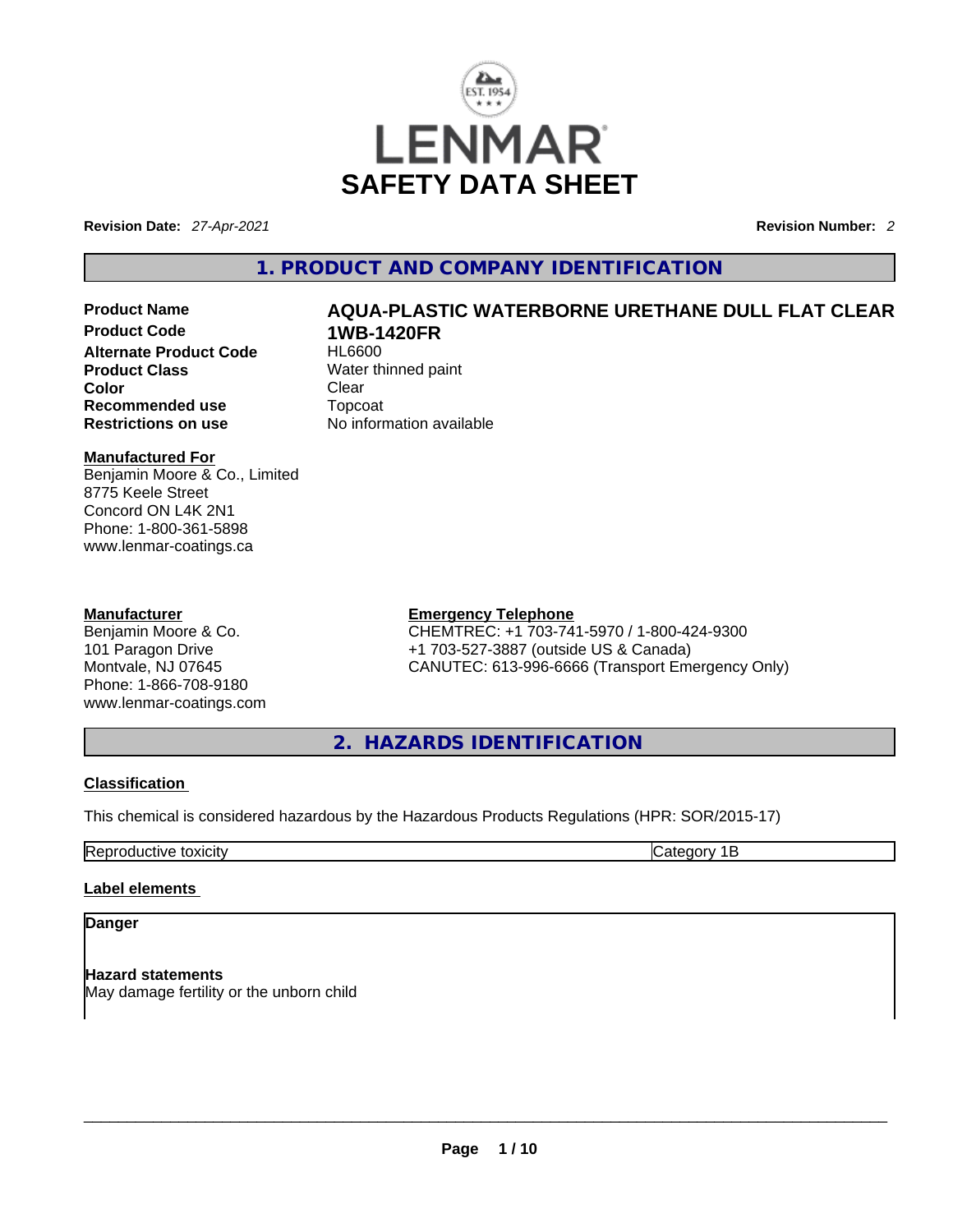

**Appearance** liquid **Odor 11** and **Odor 11** and **Odor 11** and **Odor 11** and **Odor 11** and **Odor** 11 and **Odor** 11 and **Odor** 11 and **Odor** 11 and **Odor** 11 and **Odor** 11 and **Odor** 11 and **Odor** 11 and **Odor** 11 and **Odor** 

### **Precautionary Statements - Prevention**

Obtain special instructions before use Do not handle until all safety precautions have been read and understood Use personal protective equipment as required

#### **Precautionary Statements - Response**

IF exposed or concerned: Get medical advice/attention

### **Precautionary Statements - Storage**

Store locked up

### **Precautionary Statements - Disposal**

Dispose of contents/container to an approved waste disposal plant

#### **Other information**

No information available

 **WARNING:** This product contains isothiazolinone compounds at levels of <0.1%. These substances are biocides commonly found in most paints and a variety of personal care products as a preservative. Certain individuals may be sensitive or allergic to these substances, even at low levels.

# **3. COMPOSITION INFORMATION ON COMPONENTS**

| <b>Chemical name</b>                                                            | <b>CAS No.</b> | Weight-%      | <b>Hazardous Material</b><br>registry number<br>(HMIRA registry #) | Date HMIRA filed and<br>Information Review Act date exemption granted<br>(if applicable) |
|---------------------------------------------------------------------------------|----------------|---------------|--------------------------------------------------------------------|------------------------------------------------------------------------------------------|
| Propanoic acid, 2-methyl-,<br>monoester with<br>2,2,4-trimethyl-1,3-pentanediol | 25265-77-4     | 1 - 5%        |                                                                    |                                                                                          |
| Diethylene glycol monomethyl<br>ether                                           | $111 - 77 - 3$ | $-5%$         |                                                                    |                                                                                          |
| Propylene glycol                                                                | $57 - 55 - 6$  | - 5%          |                                                                    |                                                                                          |
| 1-Methyl-2-pyrrolidinone                                                        | 872-50-4       | $-5%$         |                                                                    |                                                                                          |
| Dibutyl phthalate                                                               | 84-74-2        | $0.5 - 1\%$   |                                                                    |                                                                                          |
| Ammonia                                                                         | 7664-41-7      | $0.1 - 0.25%$ |                                                                    |                                                                                          |

\*The exact percentage (concentration) of composition has been withheld as a trade secret

# **4. FIRST AID MEASURES**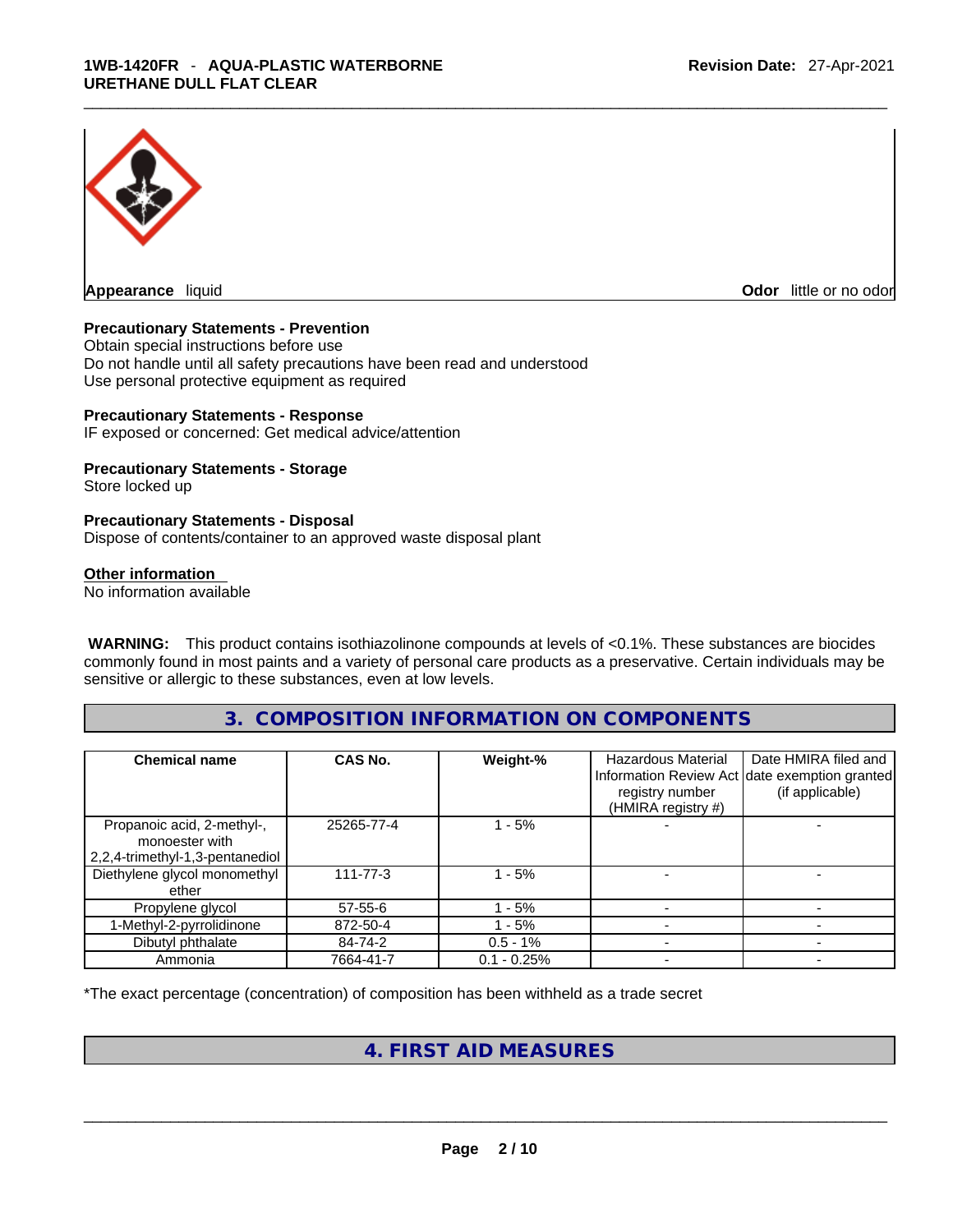| <b>General Advice</b>                  | If symptoms persist, call a physician. Show this safety data<br>sheet to the doctor in attendance.       |
|----------------------------------------|----------------------------------------------------------------------------------------------------------|
| <b>Eye Contact</b>                     | Rinse thoroughly with plenty of water for at least 15<br>minutes and consult a physician.                |
| <b>Skin Contact</b>                    | Wash off immediately with soap and plenty of water while<br>removing all contaminated clothes and shoes. |
| <b>Inhalation</b>                      | Move to fresh air. If symptoms persist, call a physician.                                                |
| Ingestion                              | Clean mouth with water and afterwards drink plenty of<br>water. Consult a physician if necessary.        |
| <b>Most Important Symptoms/Effects</b> | None known.                                                                                              |
| <b>Notes To Physician</b>              | Treat symptomatically.                                                                                   |

**5. FIRE-FIGHTING MEASURES** 

| <b>Suitable Extinguishing Media</b>                                                                                   | Use extinguishing measures that are appropriate to local<br>circumstances and the surrounding environment.                                   |  |  |  |
|-----------------------------------------------------------------------------------------------------------------------|----------------------------------------------------------------------------------------------------------------------------------------------|--|--|--|
| Protective equipment and precautions for firefighters                                                                 | As in any fire, wear self-contained breathing apparatus<br>pressure-demand, MSHA/NIOSH (approved or equivalent)<br>and full protective gear. |  |  |  |
| <b>Specific Hazards Arising From The Chemical</b>                                                                     | Closed containers may rupture if exposed to fire or<br>extreme heat.                                                                         |  |  |  |
| Sensitivity to mechanical impact                                                                                      | No                                                                                                                                           |  |  |  |
| Sensitivity to static discharge                                                                                       | No.                                                                                                                                          |  |  |  |
| <b>Flash Point Data</b><br>Flash point (°F)<br>Flash Point (°C)<br><b>Method</b><br><b>Flammability Limits In Air</b> | Not applicable<br>Not applicable<br>Not applicable                                                                                           |  |  |  |
| Lower flammability limit:<br><b>Upper flammability limit:</b>                                                         | Not applicable<br>Not applicable                                                                                                             |  |  |  |
| Health: 2<br>Flammability: 0<br><b>NFPA</b>                                                                           | <b>Instability: 0</b><br><b>Special: Not Applicable</b>                                                                                      |  |  |  |
| <b>NFPA Legend</b><br>0 - Not Hazardous<br>1 - Slightly<br>2 - Moderate<br>3 - High<br>4 - Severe                     |                                                                                                                                              |  |  |  |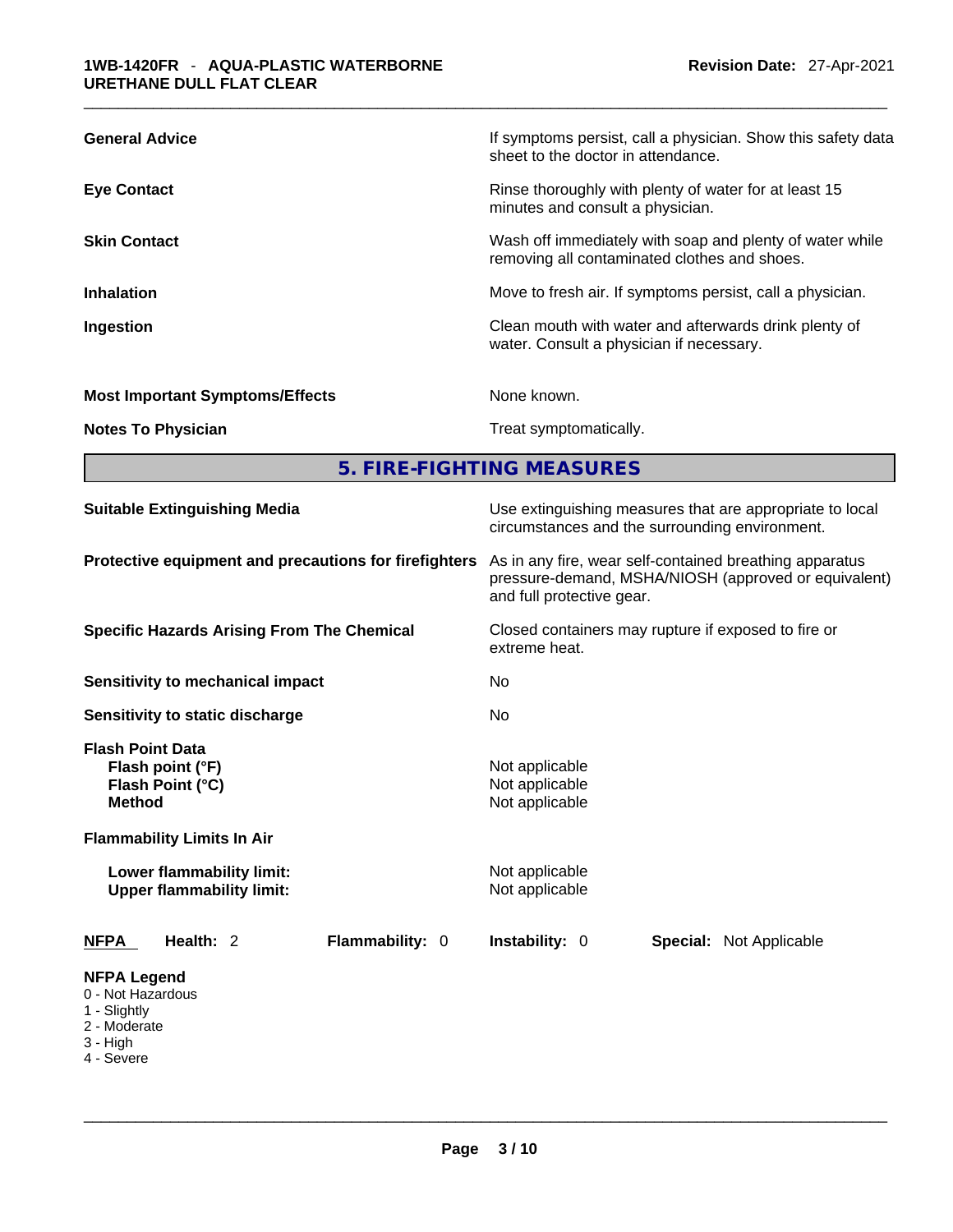*The ratings assigned are only suggested ratings, the contractor/employer has ultimate responsibilities for NFPA ratings where this system is used.* 

*Additional information regarding the NFPA rating system is available from the National Fire Protection Agency (NFPA) at www.nfpa.org.* 

# **6. ACCIDENTAL RELEASE MEASURES**

**Personal Precautions Avoid contact with skin, eyes and clothing. Ensure Personal Precautions** adequate ventilation.

**Other Information Department Information Department Information Prevent further leakage or spillage if safe to do so.** 

**Environmental precautions** See Section 12 for additional Ecological Information.

**Methods for Cleaning Up Example 20 Soak** up with inert absorbent material. Sweep up and shovel into suitable containers for disposal.

#### **7. HANDLING AND STORAGE**

**Handling Handling Avoid contact with skin, eyes and clothing. Avoid breathing** vapors, spray mists or sanding dust. In case of insufficient ventilation, wear suitable respiratory equipment.

**Storage Storage Keep container tightly closed. Keep out of the reach of <b>Storage Keep** out of the reach of children.

**Incompatible Materials Incompatible Materials No information available** 

**8. EXPOSURE CONTROLS/PERSONAL PROTECTION** 

#### **Exposure Limits**

| <b>Chemical name</b>     | <b>ACGIH TLV</b>        | <b>Alberta</b>             | <b>British Columbia</b>        | <b>Ontario</b>           | Quebec                        |
|--------------------------|-------------------------|----------------------------|--------------------------------|--------------------------|-------------------------------|
| Propylene glycol         | N/E                     | N/E                        | N/E                            | 10 mg/m $3$ - TWA        | N/E                           |
|                          |                         |                            |                                | 50 ppm - TWA             |                               |
|                          |                         |                            |                                | 155 mg/m $3$ - TWA       |                               |
| 1-Methyl-2-pyrrolidinone | N/E                     | N/E                        | N/E                            | 400 mg/m $3$ - TWA       | N/E                           |
| Dibutyl phthalate        | TWA: $5 \text{ mg/m}^3$ | $5 \text{ mg/m}^3$ - TWA   | $5 \text{ mg/m}^3$ - TWA       | $5 \text{ mg/m}^3$ - TWA | 5 mg/m <sup>3</sup> - TWAEV   |
|                          |                         |                            | Adverse reproductive<br>effect |                          |                               |
| Ammonia                  | STEL: 35 ppm            | 25 ppm - TWA               | 25 ppm - TWA                   | 25 ppm - TWA             | 25 ppm - TWAEV                |
|                          | TWA: 25 ppm             | 17 mg/m $3$ - TWA          | 35 ppm - STEL                  | 35 ppm - STEL            | 17 mg/m <sup>3</sup> - TWAEV  |
|                          |                         | 35 ppm - STEL              |                                |                          | 35 ppm - STEV                 |
|                          |                         | $24 \text{ mg/m}^3$ - STEL |                                |                          | $24$ mg/m <sup>3</sup> - STEV |

#### **Legend**

ACGIH - American Conference of Governmental Industrial Hygienists Alberta - Alberta Occupational Exposure Limits British Columbia - British Columbia Occupational Exposure Limits Ontario - Ontario Occupational Exposure Limits Quebec - Quebec Occupational Exposure Limits

N/E - Not established

**Engineering Measures** Ensure adequate ventilation, especially in confined areas.

#### **Personal Protective Equipment**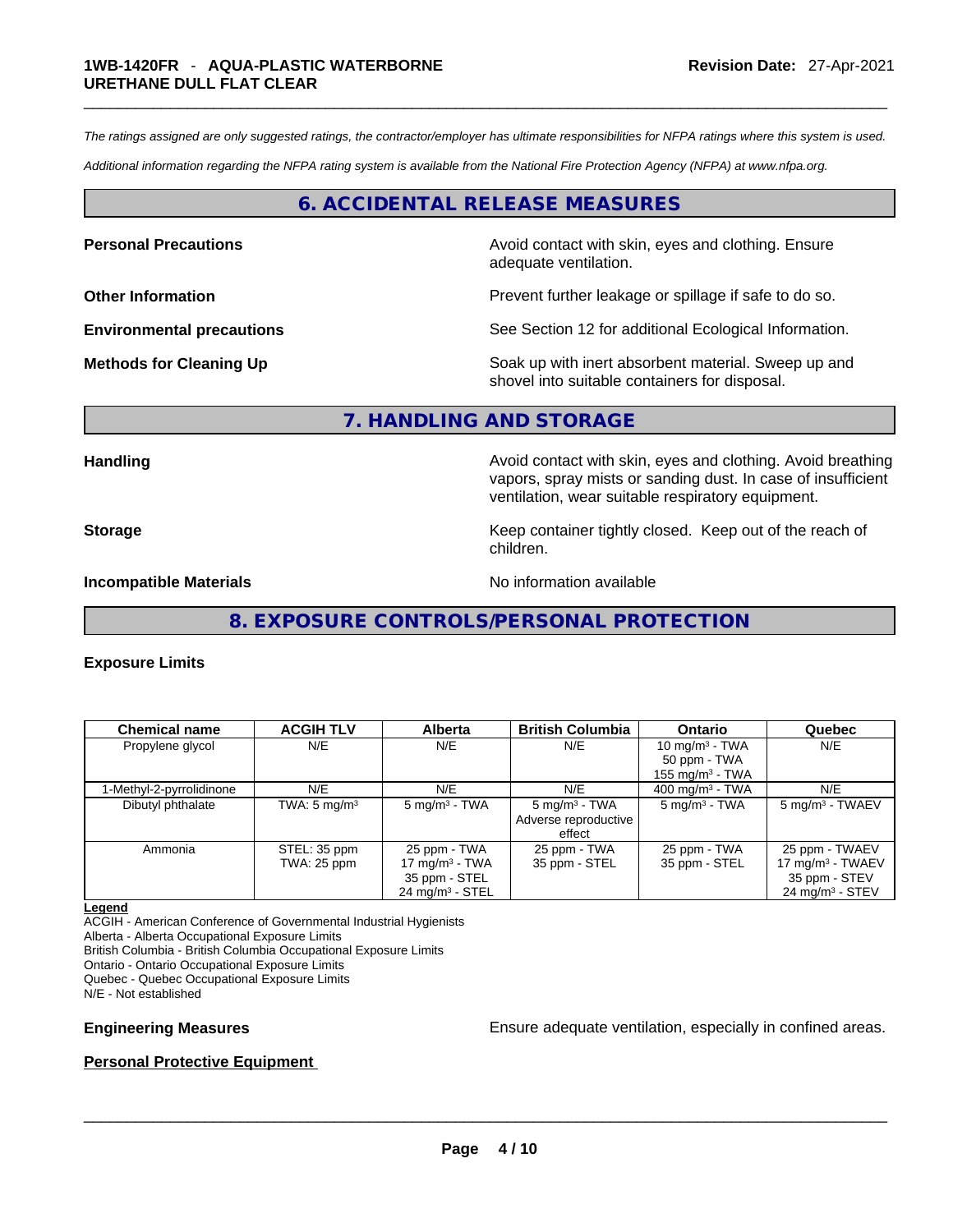**Eye/Face Protection Safety glasses with side-shields. Skin Protection Protection Protective gloves and impervious clothing. Respiratory Protection In operations where exposure limits are exceeded, use a** NIOSH approved respirator that has been selected by a technically qualified person for the specific work conditions. When spraying the product or applying in confined areas, wear a NIOSH approved respirator specified for paint spray or organic vapors.

**Hygiene Measures Avoid contact with skin, eyes and clothing. Remove and Avoid contact with skin, eyes and clothing. Remove and Avoid contact with skin, eyes and clothing. Remove and** wash contaminated clothing before re-use. Wash thoroughly after handling.

# **9. PHYSICAL AND CHEMICAL PROPERTIES**

**Appearance** liquid **Odor Odor little or no odor little or no odor Odor Threshold** No information available **Density (lbs/gal)** 8.6 - 8.7 **Specific Gravity** 1.03 - 1.05 **pH pH** *No* information available **Viscosity (cps) Viscosity (cps) No information available Solubility(ies)** No information available **Water solubility No information available No information available Evaporation Rate No information available No information available Vapor pressure**  No information available **No information** available **Vapor density No information available No information available Wt. % Solids** 25 - 35 **Vol. % Solids** 20 - 30 **Wt. % Volatiles** 65 - 75 **Vol. % Volatiles** 70 - 80 **VOC Regulatory Limit (g/L)** <350 **Boiling Point (°F)** 212 **Boiling Point**  $(^{\circ}C)$  100 **Freezing point (°F)** 32 **Freezing Point (°C)** 0 **Flash point (°F)**<br> **Flash Point (°C)**<br> **Flash Point (°C)**<br> **Not** applicable **Flash Point (°C) Method** Not applicable **Flammability (solid, gas)** Not applicable **Upper flammability limit:** Not applicable **Lower flammability limit:** Not applicable **Autoignition Temperature (°F)** No information available **Autoignition Temperature (°C)** No information available **Decomposition Temperature (°F)** No information available **Decomposition Temperature (°C)**<br> **Partition coefficient**<br> **Partition coefficient**<br> **No** information available

**No information available** 

# **10. STABILITY AND REACTIVITY**

**Reactivity** Not Applicable \_\_\_\_\_\_\_\_\_\_\_\_\_\_\_\_\_\_\_\_\_\_\_\_\_\_\_\_\_\_\_\_\_\_\_\_\_\_\_\_\_\_\_\_\_\_\_\_\_\_\_\_\_\_\_\_\_\_\_\_\_\_\_\_\_\_\_\_\_\_\_\_\_\_\_\_\_\_\_\_\_\_\_\_\_\_\_\_\_\_\_\_\_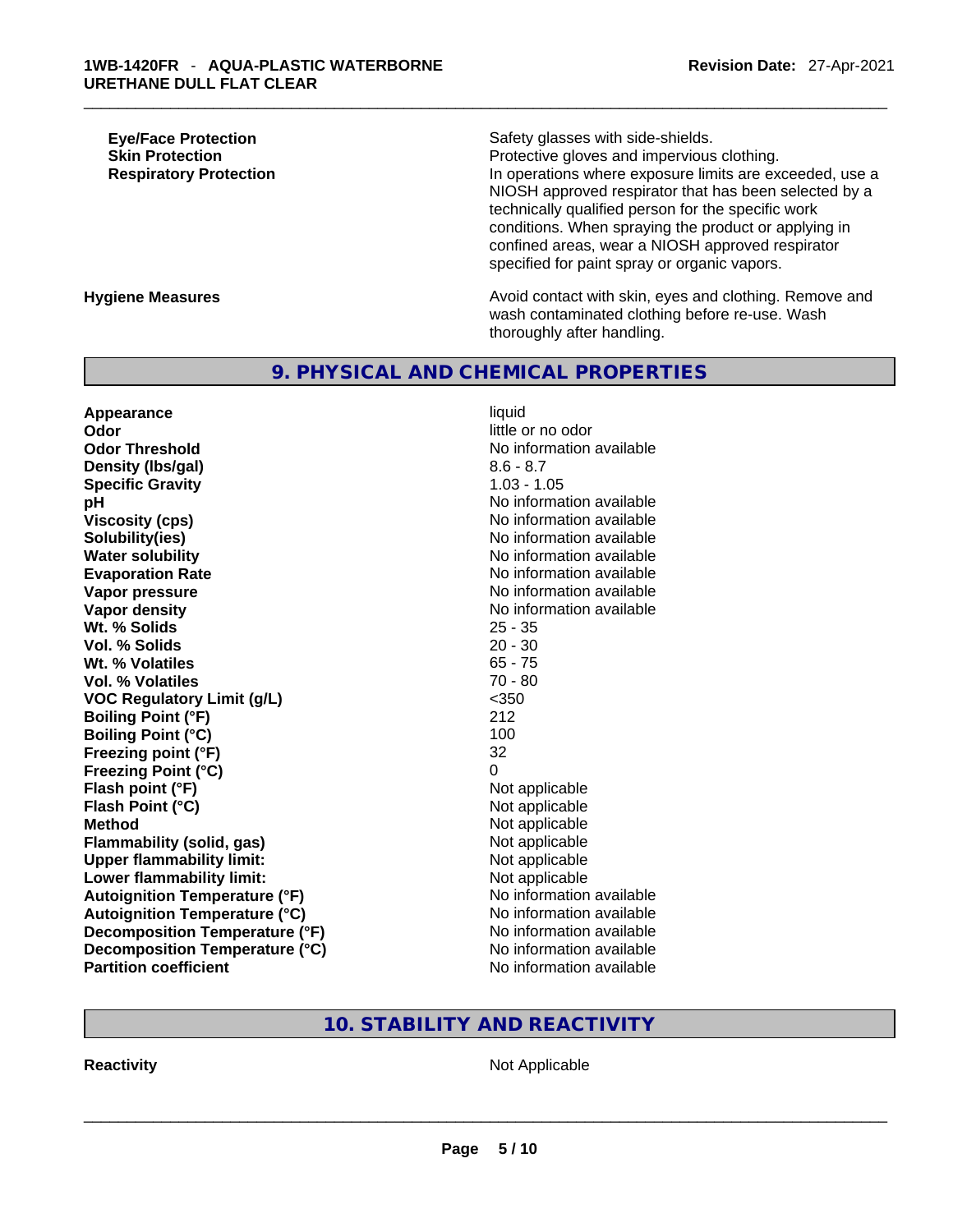| <b>Chemical Stability</b>               | Stable under normal conditions.          |
|-----------------------------------------|------------------------------------------|
| <b>Conditions to avoid</b>              | Prevent from freezing.                   |
| <b>Incompatible Materials</b>           | No materials to be especially mentioned. |
| <b>Hazardous Decomposition Products</b> | None under normal use.                   |
| Possibility of hazardous reactions      | None under normal conditions of use.     |

# **11. TOXICOLOGICAL INFORMATION**

| <b>Product Information</b>               |  |
|------------------------------------------|--|
| Information on likely routes of exposure |  |

**Principal Routes of Exposure** Eye contact, skin contact and inhalation.

**Acute Toxicity<br>Product Information** 

**No information available** 

#### **<u>Symptoms related to the physical, chemical and toxicological characteristics</u>**

**Symptoms Symptoms No information available** 

### **Delayed and immediate effects as well as chronic effects from short and long-term exposure**

| May cause slight irritation                                                                                     |
|-----------------------------------------------------------------------------------------------------------------|
| Substance may cause slight skin irritation. Prolonged or<br>repeated contact may dry skin and cause irritation. |
| May cause irritation of respiratory tract.                                                                      |
| Ingestion may cause gastrointestinal irritation, nausea,<br>vomiting and diarrhea.                              |
| No information available.                                                                                       |
| No information available.                                                                                       |
| No information available.                                                                                       |
| May damage fertility or the unborn child.                                                                       |
| No information available.                                                                                       |
| No information available.                                                                                       |
| No information available.                                                                                       |
| No information available.                                                                                       |
| No information available.                                                                                       |
| No information available.                                                                                       |
|                                                                                                                 |

#### **Numerical measures of toxicity**

#### **The following values are calculated based on chapter 3.1 of the GHS document**

| ATEmix (oral)                        | 32204 mg/kg  |
|--------------------------------------|--------------|
| <b>ATEmix (dermal)</b>               | 181815 mg/kg |
| <b>ATEmix (inhalation-dust/mist)</b> | 164 ma/L     |

**Component Information**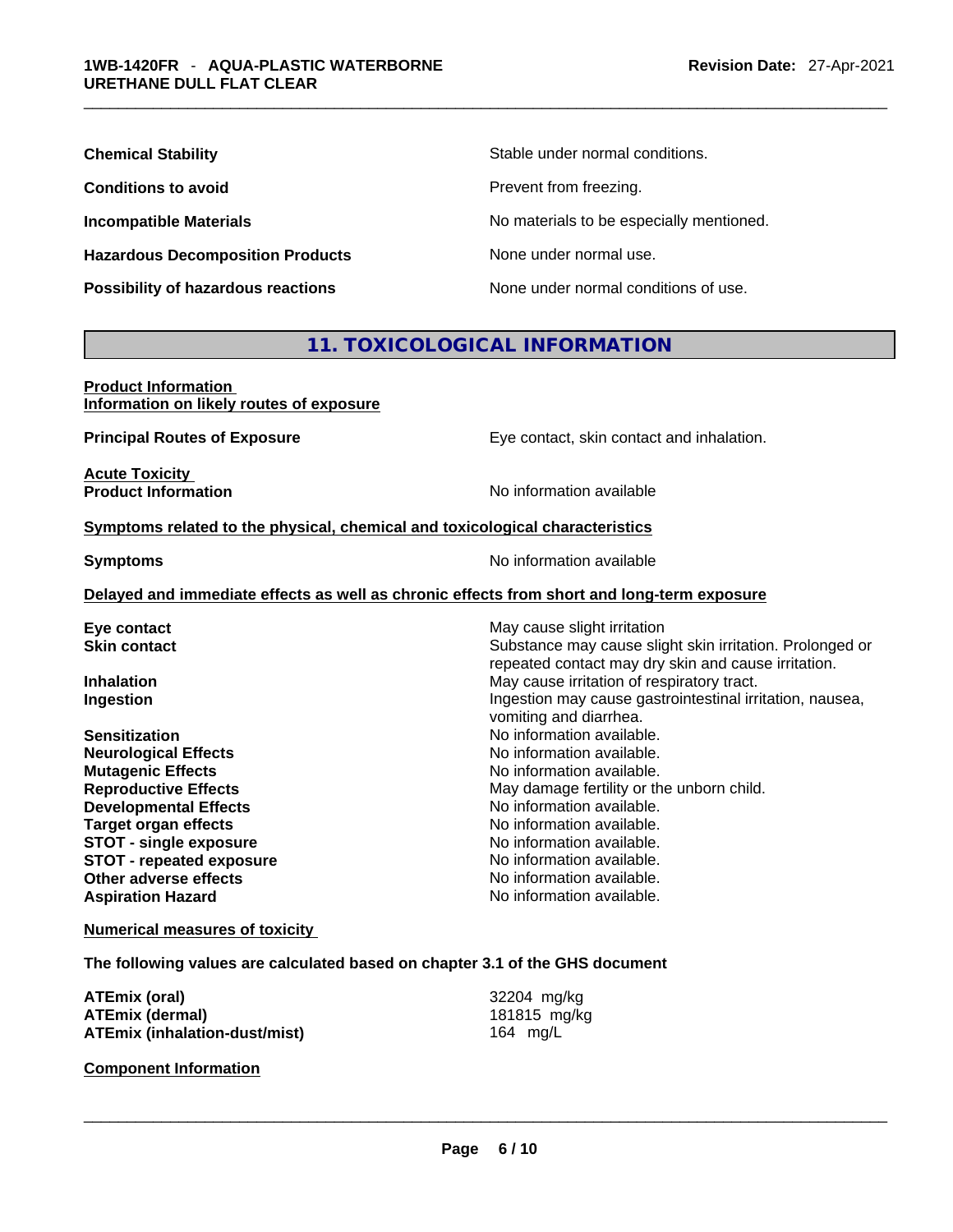| Chemical name                      | Oral LD50            | Dermal LD50              | <b>Inhalation LC50</b>    |
|------------------------------------|----------------------|--------------------------|---------------------------|
| Propanoic acid, 2-methyl-,         | $=$ 3200 mg/kg (Rat) | $> 15200$ mg/kg (Rat)    |                           |
| monoester with                     |                      |                          |                           |
| 2,2,4-trimethyl-1,3-pentanediol    |                      |                          |                           |
| 25265-77-4                         |                      |                          |                           |
| Diethylene glycol monomethyl ether | $= 4$ mL/kg (Rat)    | $= 650$ mg/kg (Rabbit)   | $\overline{\phantom{0}}$  |
| 111-77-3                           |                      |                          |                           |
| Propylene glycol                   | $= 20$ g/kg (Rat)    | $= 20800$ mg/kg (Rabbit) | $\,$                      |
| $57 - 55 - 6$                      |                      |                          |                           |
| 1-Methyl-2-pyrrolidinone           | $=$ 3914 mg/kg (Rat) | $= 8$ g/kg (Rabbit)      | $> 5.1$ mg/L (Rat) 4 h    |
| 872-50-4                           |                      |                          |                           |
| Dibutyl phthalate                  | $= 7499$ mg/kg (Rat) | $>$ 20000 mg/kg (Rabbit) | $>= 15.68$ mg/L (Rat) 4 h |
| 84-74-2                            |                      |                          |                           |
| Ammonia                            | $=$ 350 mg/kg (Rat)  |                          | $= 2000$ ppm (Rat) 4 h    |
| 7664-41-7                          |                      |                          |                           |

#### **Chronic Toxicity**

### **Carcinogenicity**

*There are no known carcinogenic chemicals in this product above reportable levels.* 

# **12. ECOLOGICAL INFORMATION**

# **Ecotoxicity Effects**

The environmental impact of this product has not been fully investigated.

### **Product Information**

### **Acute Toxicity to Fish**

No information available

#### **Acute Toxicity to Aquatic Invertebrates**

No information available

#### **Acute Toxicity to Aquatic Plants**

No information available

# **Persistence / Degradability**

No information available.

#### **Bioaccumulation**

There is no data for this product.

#### **Mobility in Environmental Media**

No information available.

#### **Ozone**

No information available \_\_\_\_\_\_\_\_\_\_\_\_\_\_\_\_\_\_\_\_\_\_\_\_\_\_\_\_\_\_\_\_\_\_\_\_\_\_\_\_\_\_\_\_\_\_\_\_\_\_\_\_\_\_\_\_\_\_\_\_\_\_\_\_\_\_\_\_\_\_\_\_\_\_\_\_\_\_\_\_\_\_\_\_\_\_\_\_\_\_\_\_\_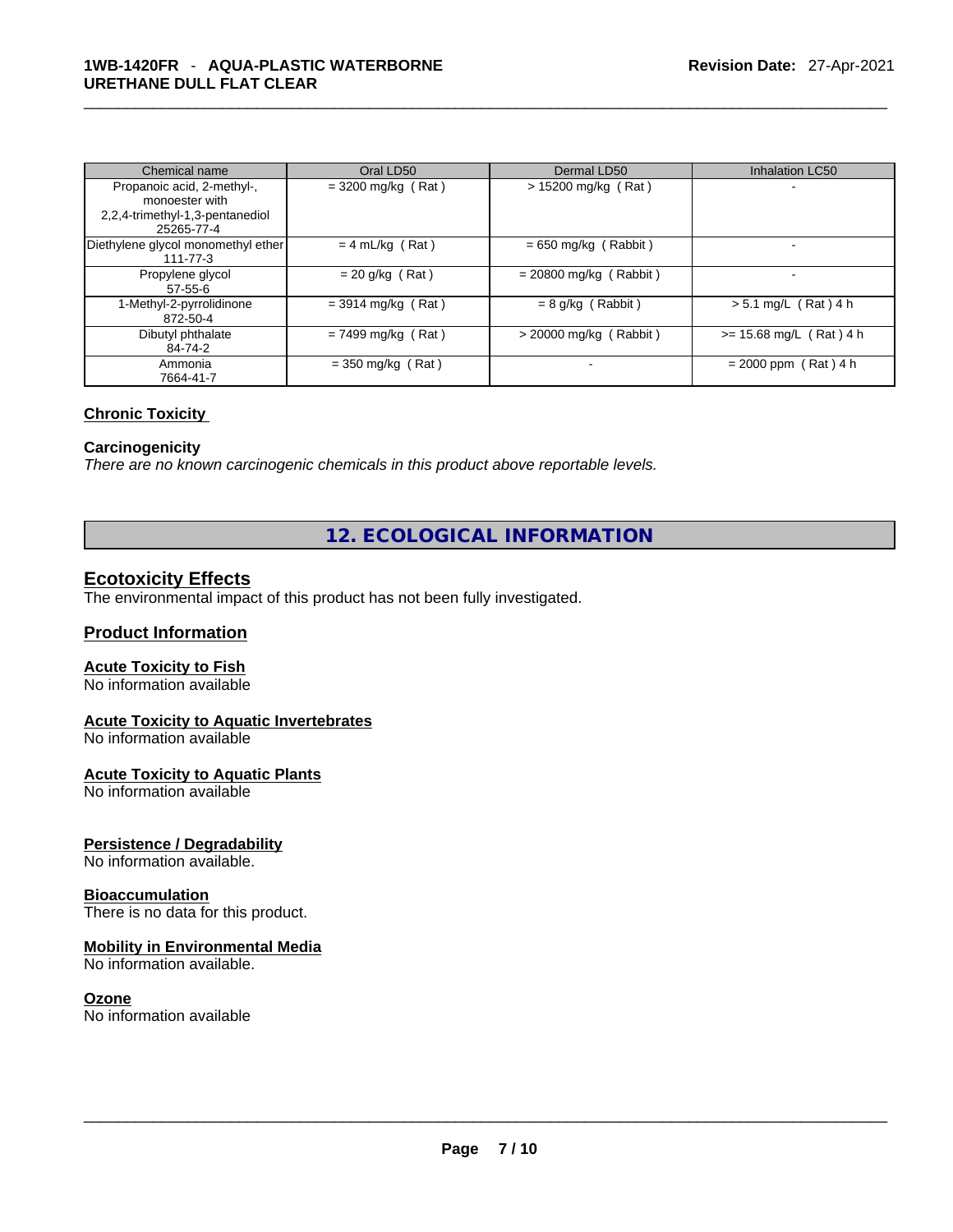### **Component Information**

#### **Acute Toxicity to Fish**

Propylene glycol LC50: 710 mg/L (Fathead Minnow - 96 hr.)

#### **Acute Toxicity to Aquatic Invertebrates**

Propylene glycol EC50: > 10000 mg/L (Daphnia magna - 24 hr.)

#### **Acute Toxicity to Aquatic Plants**

No information available

**13. DISPOSAL CONSIDERATIONS** 

**Waste Disposal Method** Dispose of in accordance with federal, state, provincial, and local regulations. Local requirements may vary, consult your sanitation department or state-designated environmental protection agency for more disposal options.

**14. TRANSPORT INFORMATION** 

**TDG** Not regulated

**ICAO / IATA** Not regulated

**IMDG / IMO Not regulated** 

**15. REGULATORY INFORMATION** 

#### **International Inventories**

**TSCA: United States** Yes - All components are listed or exempt. **DSL: Canada Ves - All components are listed or exempt.** 

# **National Pollutant Release Inventory (NPRI)**

#### **NPRI Parts 1- 4**

This product contains the following Parts 1-4 NPRI chemicals:

| <b>Chemical name</b> | <b>CAS No.</b> | Weight-% | <b>NPRI Parts 1-4</b> |  |
|----------------------|----------------|----------|-----------------------|--|
|                      |                |          |                       |  |
|                      |                |          |                       |  |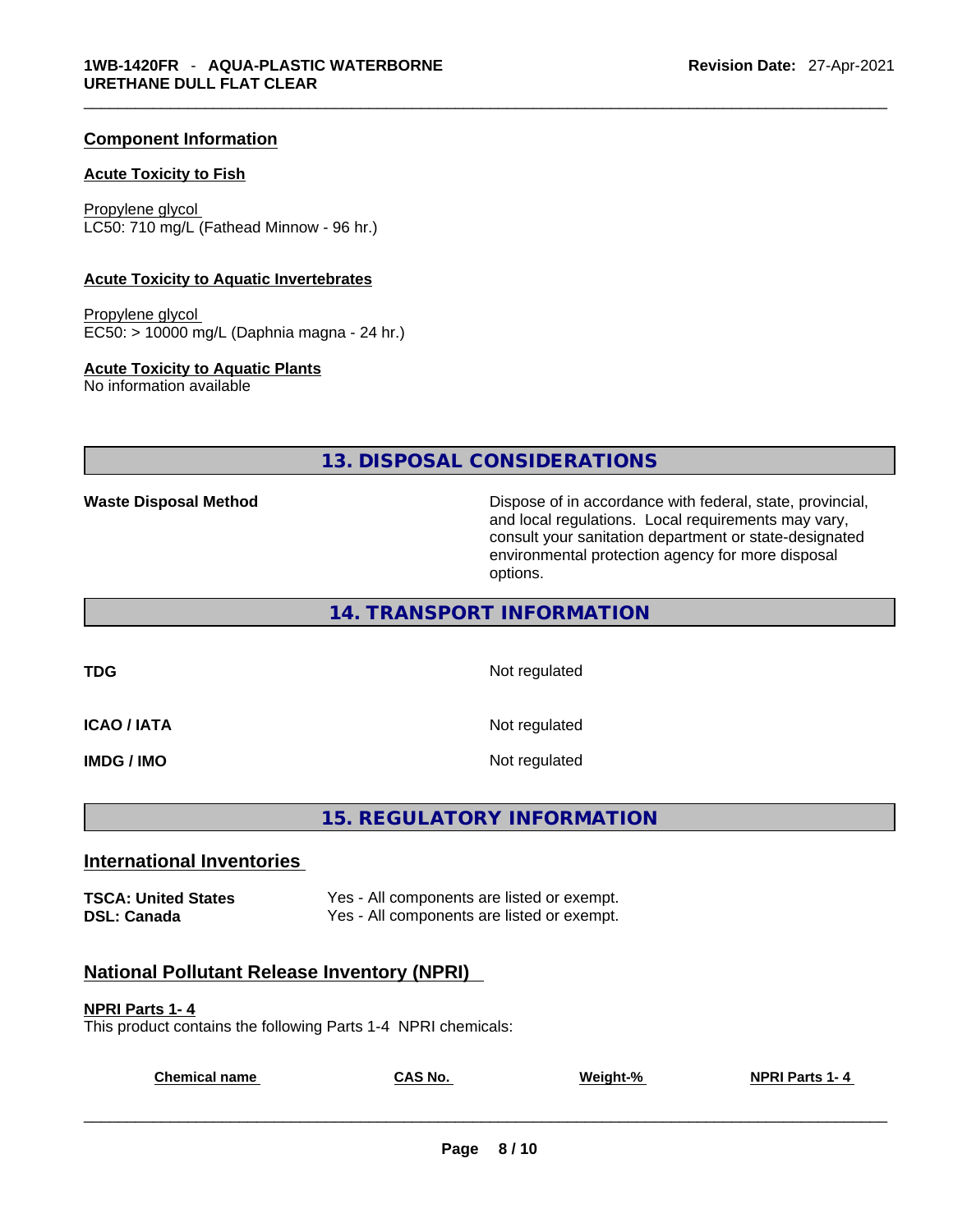| Diethylene glycol monomethyl ether | 111-77-3  | ' - 5%           | ∟isted |
|------------------------------------|-----------|------------------|--------|
| 1-Methyl-2-pyrrolidinone           | 872-50-4  | $1 - 5%$         | ∟isted |
| Dibutyl phthalate                  | 84-74-2   | $0.5 - 1\%$      | ∟isted |
| Ammonia                            | 7664-41-7 | $0.1$ - $0.25\%$ | ∟isted |

#### **NPRI Part 5**

This product contains the following NPRI Part 5 Chemicals:

*None*

#### **WHMIS Regulatory Status**

This product has been classified in accordance with the hazard criteria of the Hazardous Products Regulations (HPR) and the SDS contains all the information required by the HPR.

|                                          | <b>16. OTHER INFORMATION</b> |                        |                      |          |  |  |
|------------------------------------------|------------------------------|------------------------|----------------------|----------|--|--|
| HMIS -                                   | Health: $2^*$                | <b>Flammability: 0</b> | <b>Reactivity: 0</b> | $PPE: -$ |  |  |
| <b>HMIS Legend</b><br>0 - Minimal Hazard |                              |                        |                      |          |  |  |
| 1 - Slight Hazard<br>2 - Moderate Hazard |                              |                        |                      |          |  |  |

- 
- 3 Serious Hazard
- 4 Severe Hazard
- **Chronic Hazard**

X - Consult your supervisor or S.O.P. for "Special" handling instructions.

Note: The PPE rating has intentionally been left blank. Choose appropriate PPE that will protect employees from the hazards the material will *present under the actual normal conditions of use.* 

*Caution: HMISÒ ratings are based on a 0-4 rating scale, with 0 representing minimal hazards or risks, and 4 representing significant hazards or risks. Although HMISÒ ratings are not required on MSDSs under 29 CFR 1910.1200, the preparer, has chosen to provide them. HMISÒ ratings are to be used only in conjunction with a fully implemented HMISÒ program by workers who have received appropriate HMISÒ training. HMISÒ is a registered trade and service mark of the NPCA. HMISÒ materials may be purchased exclusively from J. J. Keller (800) 327-6868.* 

 **WARNING!** If you scrape, sand, or remove old paint, you may release lead dust. LEAD IS TOXIC. EXPOSURE TO LEAD DUST CAN CAUSE SERIOUS ILLNESS, SUCH AS BRAIN DAMAGE, ESPECIALLY IN CHILDREN. PREGNANT WOMEN SHOULD ALSO AVOID EXPOSURE.Wear a NIOSH approved respirator to control lead exposure. Clean up carefully with a HEPA vacuum and a wet mop. Before you start, find out how to protect yourself and your family by logging onto Health Canada at

http://www.hc-sc.gc.ca/ewh-semt/contaminants/lead-plomb/asked\_questions-questions\_posees-eng.php.

| <b>Prepared By</b>         | <b>Product Stewardship Department</b><br>Benjamin Moore & Co.<br>101 Paragon Drive<br>Montvale, NJ 07645<br>800-225-5554 |
|----------------------------|--------------------------------------------------------------------------------------------------------------------------|
| <b>Revision Date:</b>      | 27-Apr-2021                                                                                                              |
| <b>Reason for revision</b> | Not available                                                                                                            |